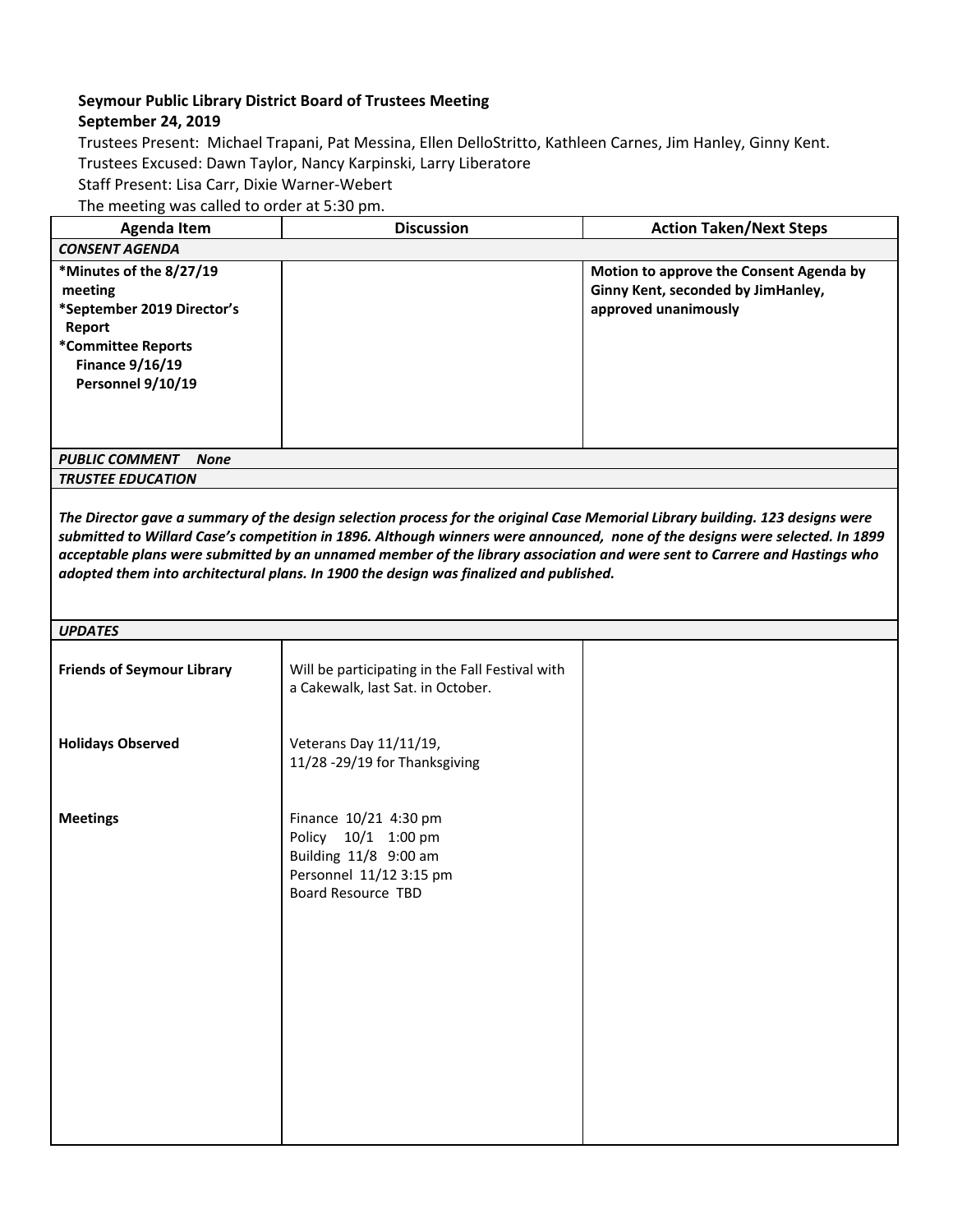| <b>Agenda Item</b>                                                                             | <b>Discussion</b>                                                                                                                                                                                                                                                                                                                                                                                                                                                                                                                                                                | <b>Action Taken/Next Steps</b>                                                                                                                                                                           |
|------------------------------------------------------------------------------------------------|----------------------------------------------------------------------------------------------------------------------------------------------------------------------------------------------------------------------------------------------------------------------------------------------------------------------------------------------------------------------------------------------------------------------------------------------------------------------------------------------------------------------------------------------------------------------------------|----------------------------------------------------------------------------------------------------------------------------------------------------------------------------------------------------------|
| <b>ACTION ITEMS</b>                                                                            |                                                                                                                                                                                                                                                                                                                                                                                                                                                                                                                                                                                  |                                                                                                                                                                                                          |
| <b>Approve Financial Statements</b><br>and Claims for September 2019                           |                                                                                                                                                                                                                                                                                                                                                                                                                                                                                                                                                                                  | Motion to approve Financial Statements by<br>Pat Messina, seconded by Kathleen Carnes,<br>passed unanimously.<br>Motion to approve Claims by Pat Messina,<br>seconded by Jim Hanley, passed unanimously. |
| Proposed 2020 Budget                                                                           | The Director made the change that Mike<br>Trapani suggested regarding the 112,500 to<br>replace the monies from the Foundation in<br>2019 and 2020.But can't keep doing this<br>forever. Discussion ensued regarding the<br>role of the Foundation in the upkeep of the<br>building. Kathleen Carnes suggested that a<br>small group of members of both boards be<br>formed to facilitate communication. She also<br>suggested that a list be prepared of what the<br>Foundation has contributed.<br>Discussion of legal fees ensued in response<br>to a question By Ginny Kent. | Motion By Ginny Kent to approve the 2020<br>budget as presented, Pat Messina seconded,<br>passed unanimously                                                                                             |
| <b>Approval of provisional</b><br>appointment of Caleb Daigle as a<br><b>Library Associate</b> |                                                                                                                                                                                                                                                                                                                                                                                                                                                                                                                                                                                  | Motion to approve Caleb Daigle as Library<br>Associate by Ellen DelloStritto, seconded by<br>Jim Hanley, passed unanimously.                                                                             |